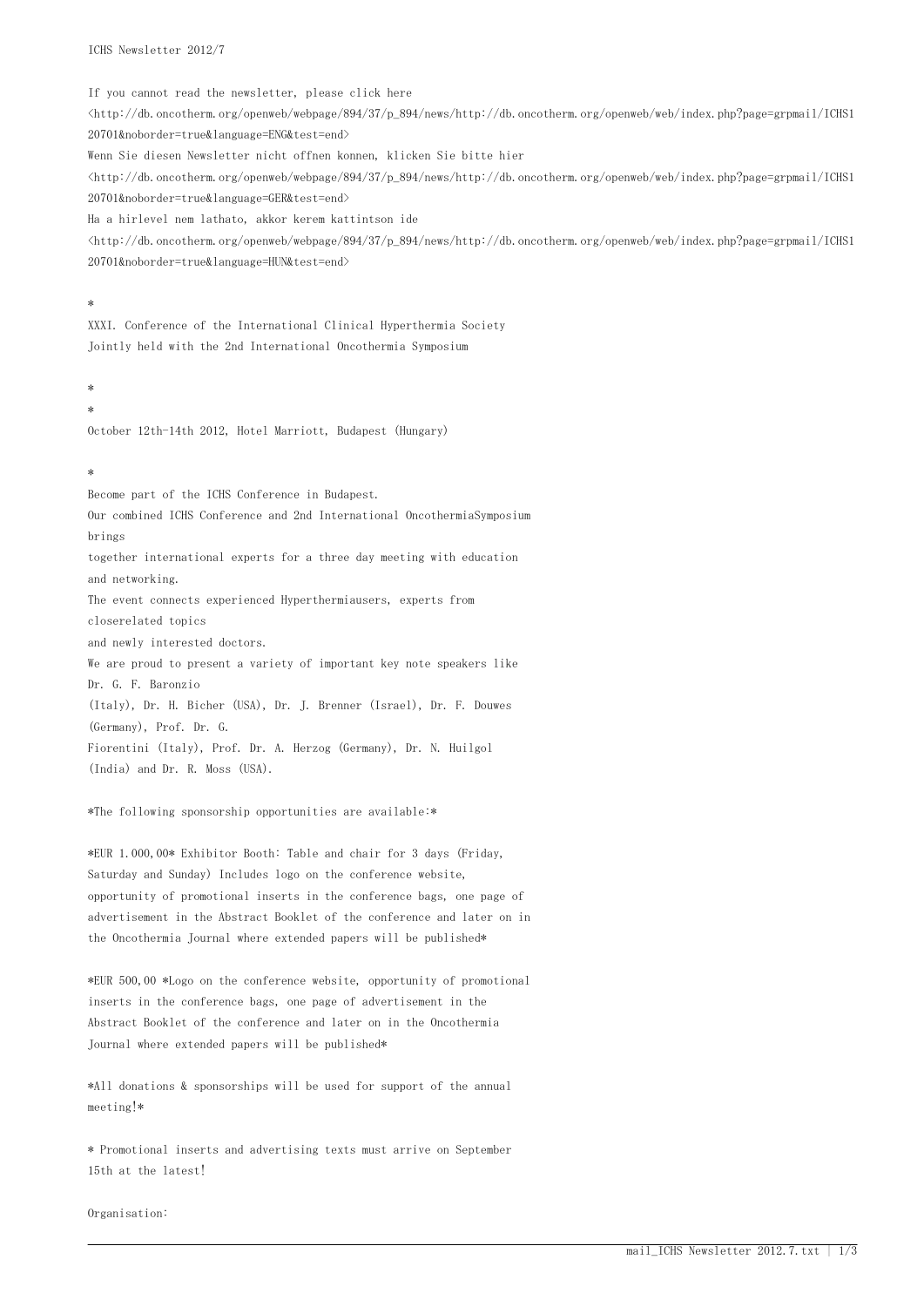Oncotherm GmbH Ms. Janina Leckler Belgische Allee 9 53842 Troisdorf Germany

Email: leckler@oncotherm.de <mailto:leckler@oncotherm.de> Phone: 0049 (0) 2241 31992 0 Fax: 0049 (0) 2241 31992 11

\*The event is supported by German Society for Hyperthermia (DGHT), German Oncological Society (DGO), Department of Biotechnics St. Istvan University Hungary, Department of Complementary Medicine Pecs University Hungary, Hungarian Innovation Fund, Hungarian National Cancer Institute, Tateyama Machines Japan, Tateyama R&D Europe, WFCMS (World Federation of Chinese Medicine Societies) China and the Oncothermia Study Group Korea.\*

#### \*

EXHIBITOR RULES & REGULATIONS

```
*
```
### \*ORDER\*

The booking has to be sent in written form (email, fax, post) to the organizer until August 15th 2012.

#### \*PAYMENT\*

At the time of booking, the exhibitor has to pay 50% of the total amount due. The remaining balance shall be received no later than September 15th 2012. If the balance is not received by the deadline, the ICHS reserves the right to cancel the booth space and retain the deposit.

#### \*EXHIBIT INSTALLATION\*

Installation of exhibits commences at 8.00 o'clock on Friday, October 12th 2012. All exhibits must be fully operational by 10:00 0'clock that morning.

# \*DISMANTLING AND REMOVAL OF EXHIBITS\*

Each exhibitor will complete their own arrangements for removal of show materials from the Marriott Hotel. We prefer that no packing or dismantling take place until the exhibit area has officially closed. All exhibitor material must be packed and ready for shipment by 4:00 o'clock on Sunday, October 14th 2012. All space occupied by an exhibitor must be surrendered in the same condition as originally leased at the commencement of occupation.

# \*EXHIBITOR SHIPPING INFORMATION\*

Exhibitors are responsible for any handling charges associated with their packages. The shipping address and other pertinent information will be sent to the exhibitor if requested from the organizer. The ICHS